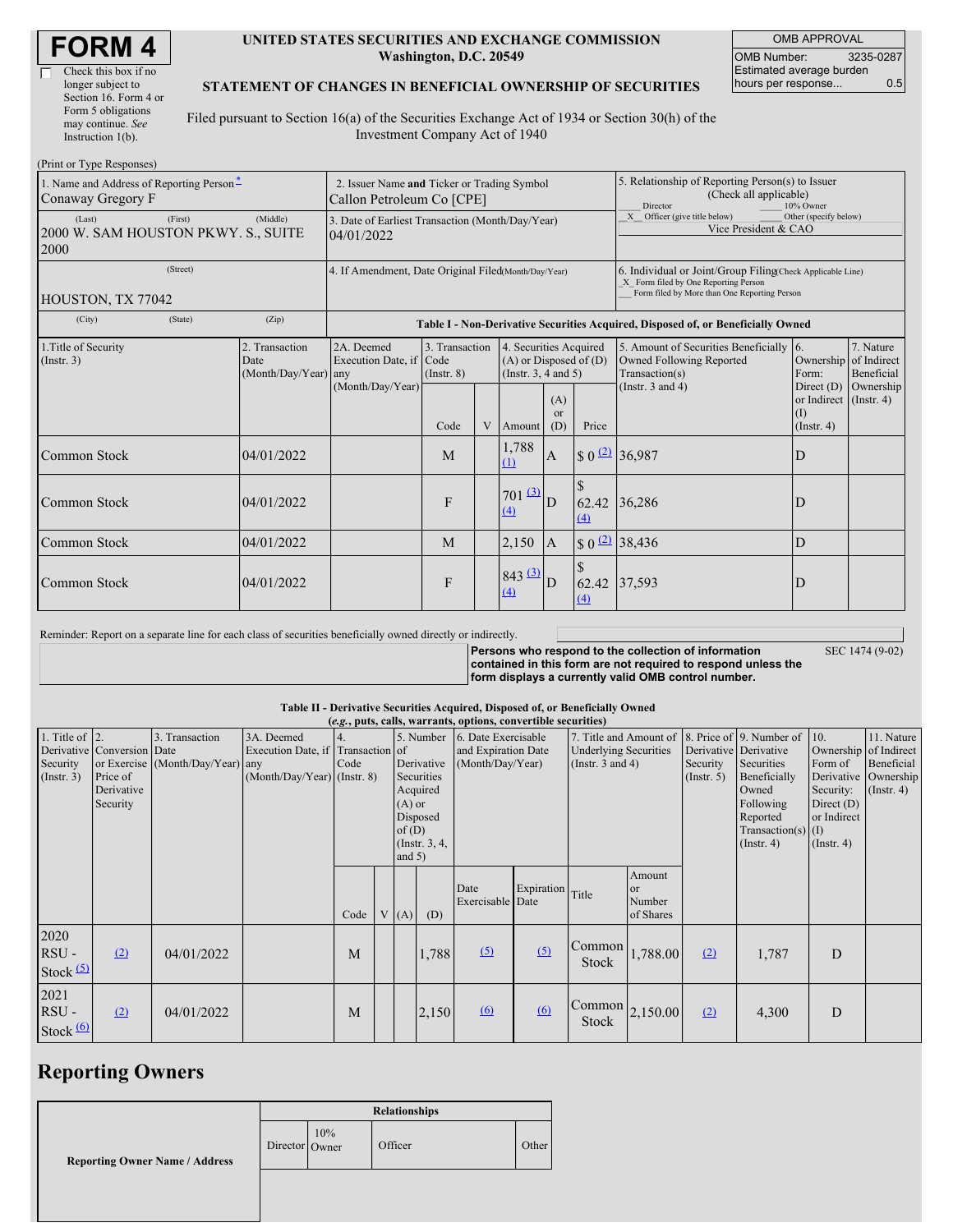## **Signatures**

| /s/ Gregory F. Conaway, by Leisa Munoz, Attorney-in-Fact | 04/05/2022 |
|----------------------------------------------------------|------------|
| Signature of Reporting Person                            | Date       |
|                                                          |            |

## **Explanation of Responses:**

- **\*** If the form is filed by more than one reporting person,*see* Instruction 4(b)(v).
- **\*\*** Intentional misstatements or omissions of facts constitute Federal Criminal Violations. *See* 18 U.S.C. 1001 and 15 U.S.C. 78ff(a).
- **( 1)** Reflects the 1-for-10 reverse split of the common stock, par value \$0.01, of Callon Petroleum Company, effective August 7, 2020 (the "Reverse Stock Split").
- **( 2)** Restricted Stock Units ("RSUs") convert into common stock on a one-for-one basis.
- **( 3)** Payment of tax liability by withholding common stock incident to vesting of RSU award issued in accordance with Rule 16b-3.
- **( 4)** Each RSU is the economic equivalent of one share of the Company's common stock at its closing price on the vesting date. If the vesting date should fall on a weekend or holiday, the preceding business day's closing price is used.
- (5) On January 31, 2020, the reporting person was granted 5,363 RSUs, as adjusted by the Reverse Stock Split, subject to the three-year ratable vesting with one-third vesting each year person was granted 5,363 RSUs, as ad subsequent to the award year. The first tranche vested on April 1, 2021. The second tranche vested on April 1, 2022. The third and final tranche will vest on April 1, 2023.
- (6) On March 12, 2021, the reporting person was granted 6,450 RSUs subject to the three-year ratable vesting with one-third vesting each year subsequent to the award year. The first transported on April 1,2022, The speedy tranche vested on April 1,2022. The second tranche will vest on April 1, 2023. The third and final tranche will vest on April 1, 2024.

### **Remarks:**

Exhibit List: Exhibit 24 - Power of Attorney

Note: File three copies of this Form, one of which must be manually signed. If space is insufficient, *see* Instruction 6 for procedure.

Potential persons who are to respond to the collection of information contained in this form are not required to respond unless the form displays a currently valid OMB number.